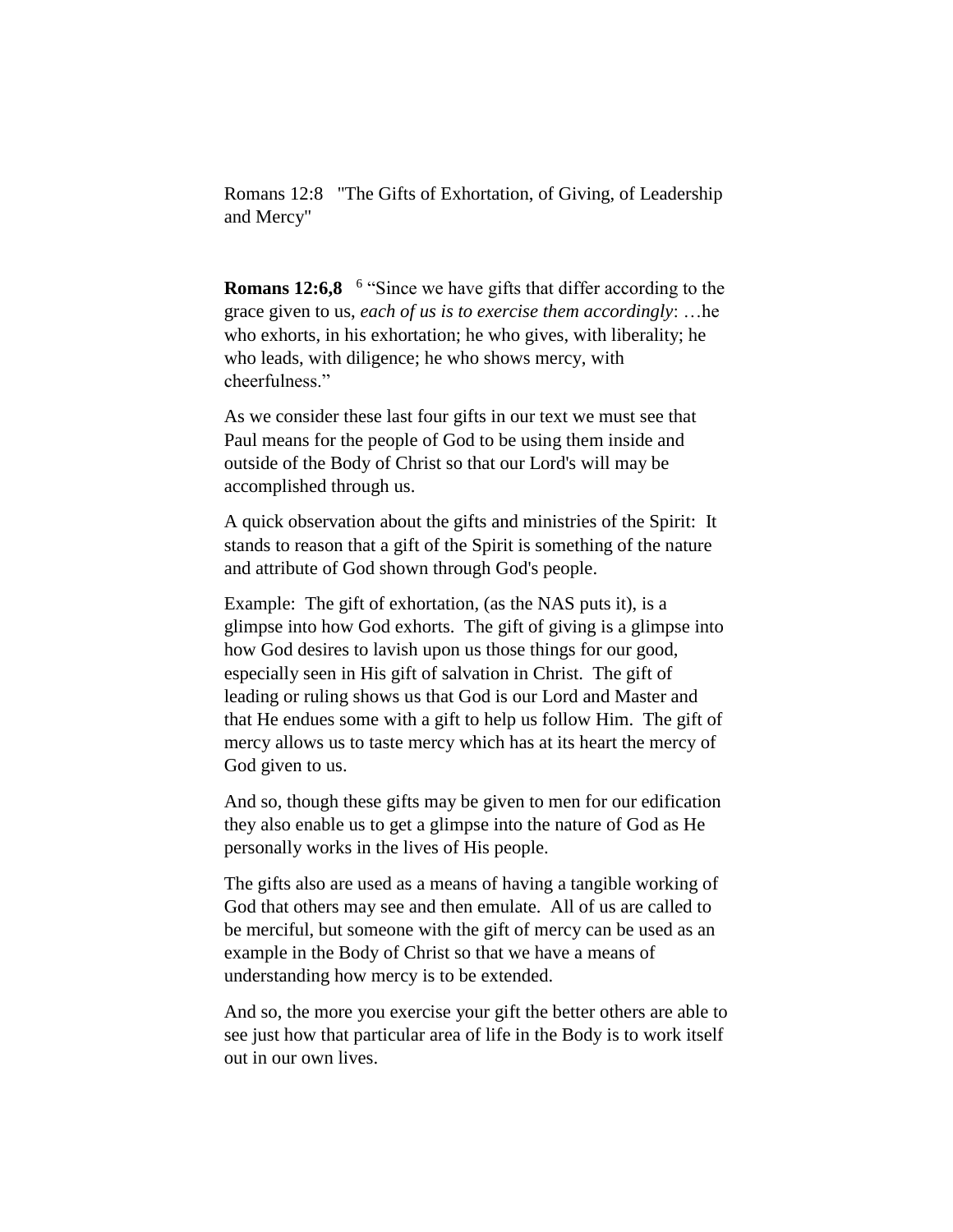I may not have the gift of hospitality. But if I want to know how to practically practice hospitality I would seek someone out in the Body whom God has gifted in that area. Someone may not have the gift of teaching, but if that person wanted to get a handle on how to instruct, let's say his children, then he may want to observe how that gift is being used by a teacher and glean from him or her.

And so we shouldn't think that simply because we're not given a particular gift by the Spirit that we're not responsible for seeking to please God in areas outside of our particular gift.

With some gifts that will not be possible as with the gift of tongues for example. If you don't have it you can't, or maybe I should say, you shouldn't fake it. But if you understand that the gift of tongues is a way of directing our praise and adoration and prayers to God then you can glean from that by desiring to praise and adore and pray more often to God. It will just be in your native tongue as opposed to an unknown tongue.

Let me just add that if you would like the gift of tongues ask God for it. Paul tells us in 1Co 14:5 "I would like every one of you to speak in tongues"; but he also says that not all will have this gift. But it certainly couldn't hurt to come to your heavenly Father and ask Him. When I teach on tongues we'll look more closely into these things.

So with these things in mind let's finish our text this morning. The gift of exhortation is first in verse 8. The word exhort in the Greek is *Parakaleo*. It's made up of two words*... Para* which is to come beside someone. And *Kaleo* which is to call. And so *Parakaleo* is to come along side someone to call to them. The implication is to exhort or encourage them in a particular way.

The Random House College Dictionary defines exhort: To urge, advise, or caution earnestly. This is a good definition because it gives us the sense of urgency in the coming alongside to call to someone.

This is a gift used in the Body of Christ to call people to consider a truth of God that will enable them to grow and to stay on track with Christ. Often times it is directed at a particular problem or situation that needs to be corrected, or it may simply be an encouragement to embrace a truth of God which the listener needs to consider.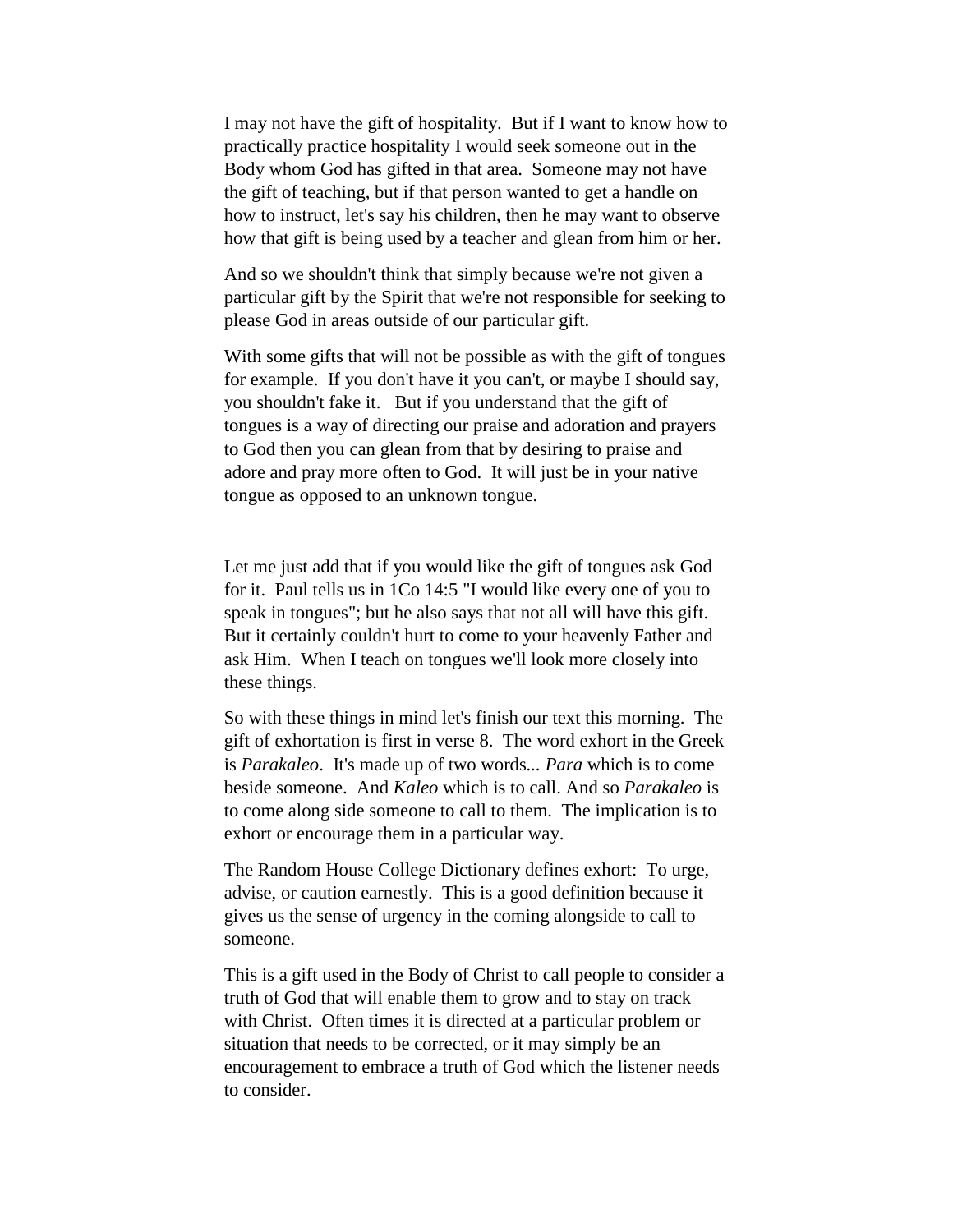The gift of exhortation will often be used in conjunction with other gifts like the gift of teaching, the gift of prophecy, the gift of knowledge or wisdom. And as with any gift it must be tempered with love which is the fruit of the Spirit.

But always it is used by God to help us focus or re-focus on a particular truth of God that will help us to magnify Christ. Remember, any gift of the Spirit is never designed to draw attention away from Jesus. This does not denigrate the work of the Spirit, but places the emphasis of the work of the Spirit in its proper place.

Jesus spoke of the ministry of the Spirit in Joh 15:26 "When the Counselor comes, whom I will send to you from the Father, the Spirit of truth who goes out from the Father, *he will testify about me*."

Okay, let's look at a few ways from scripture where exhortation is used in the Body of Christ. One of the most important things to keep in mind is that to exhort anyone in a biblical sense is to encourage according to the word of God.

This false notion that "all truth is God's truth" and therefore it may all be used to exhort people to grow is the fastest way to undermine the truth of God's word.

The sword of the Spirit is the word of God. Faith comes by hearing, and hearing by the word of God. David said in Psa 119:9 "How can a young man keep his way pure? By living according to your word."

Man's wisdom is not the way to salvation and it can't ultimately solve our deepest problem which is spiritual in nature. Sin, in whatever form, is a spiritual problem. Just ask Adam and Eve one day, they'll tell you.

And that's the problem whenever we take certain truths deemed "Truth" by the world; we lose sight of the only true standard by which all men can know God's liberating truth, God's word. Jesus said, "Father sanctify them in Your truth, Your word is truth."

The gift of exhortation, and exhortation in general, is designed to point us back to the truth, Jesus being the truth, the way and the life.

Paul wrote to the Thessalonian church and said in 1Thes.4:1-3 ... "Finally then, brethren, we request and exhort you in the Lord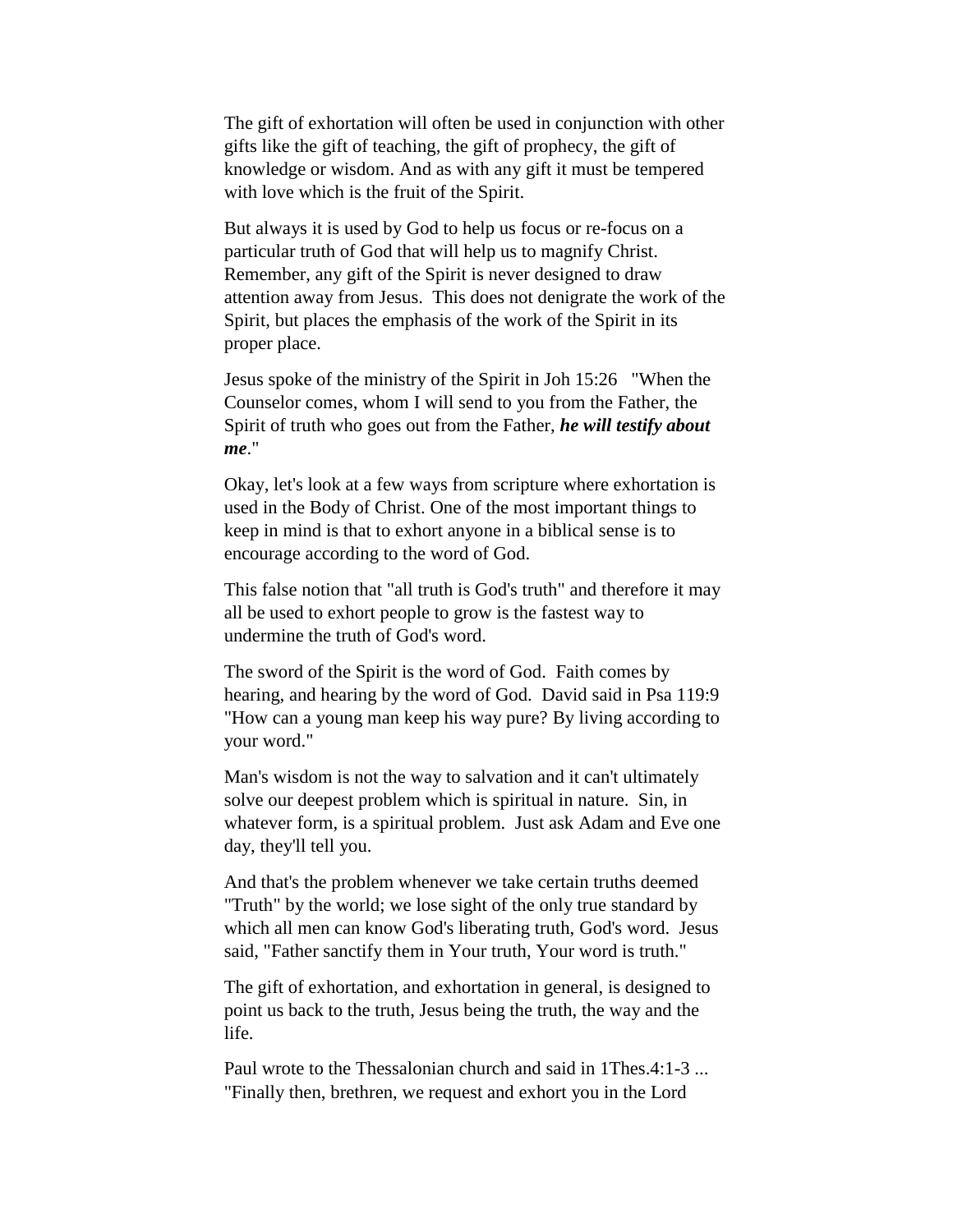Jesus that, as you received from us instruction as to how you ought to walk and please God (just as you actually do walk), that you may excel still more. For you know what commandments we gave you by the authority of the Lord Jesus. For this is the will of God, your sanctification...."

This is exhortation to grow in Christ. Speaking of the qualifications of an elder Paul said to Titus in Tit.1:9 ... (he must hold) "fast the faithful word which is in accordance with sound teaching, that he may be able both to *exhort i*n sound doctrine and to refute those who contradict."

The entire word of God is an exhortation from our Lord to us to accept Christ by faith and walk in His ways. The gift of exhortation will always be used with this in mind. You may not always be quoting chapter and verse in your exhortation, but it must not contradict the sound teaching of God's revealed word.

I like the way William Barclay puts it: "Exhortation should have one dominating note, and that should be encouragement. Real exhortation aims not so much at dangling a man over the flames of hell as spurring him on to the joy of life in Christ."

Next: The Gift of giving. "He who gives, with liberality." The NIV puts it: "if it is contributing to the needs of others, let him give generously;" The KJV puts it "he that giveth, let him do it with simplicity."

As with all the gifts this is something that the Holy Spirit has given to certain Christians for the edification of the Body of Christ. This does not suggest that if I don't have the gift of giving that I shouldn't give. It's simply a gift where this person's ministry includes a supernatural prompting to give in areas where others may not.

As God is the Giver of all good things the gift of giving will reflect His desire to give. Now, there is the misconception that everyone with the gift of giving is necessarily wealthy.

The gift of giving may not necessarily have anything to do with the size of your pocketbook or wallet. We see this in action with one particular woman in the gospel of Mark.

Mar 12:41-44 "Jesus sat down opposite the place where the offerings were put and watched the crowd putting their money into the temple treasury. Many rich people threw in large amounts. 42 But a poor widow came and put in two very small copper coins,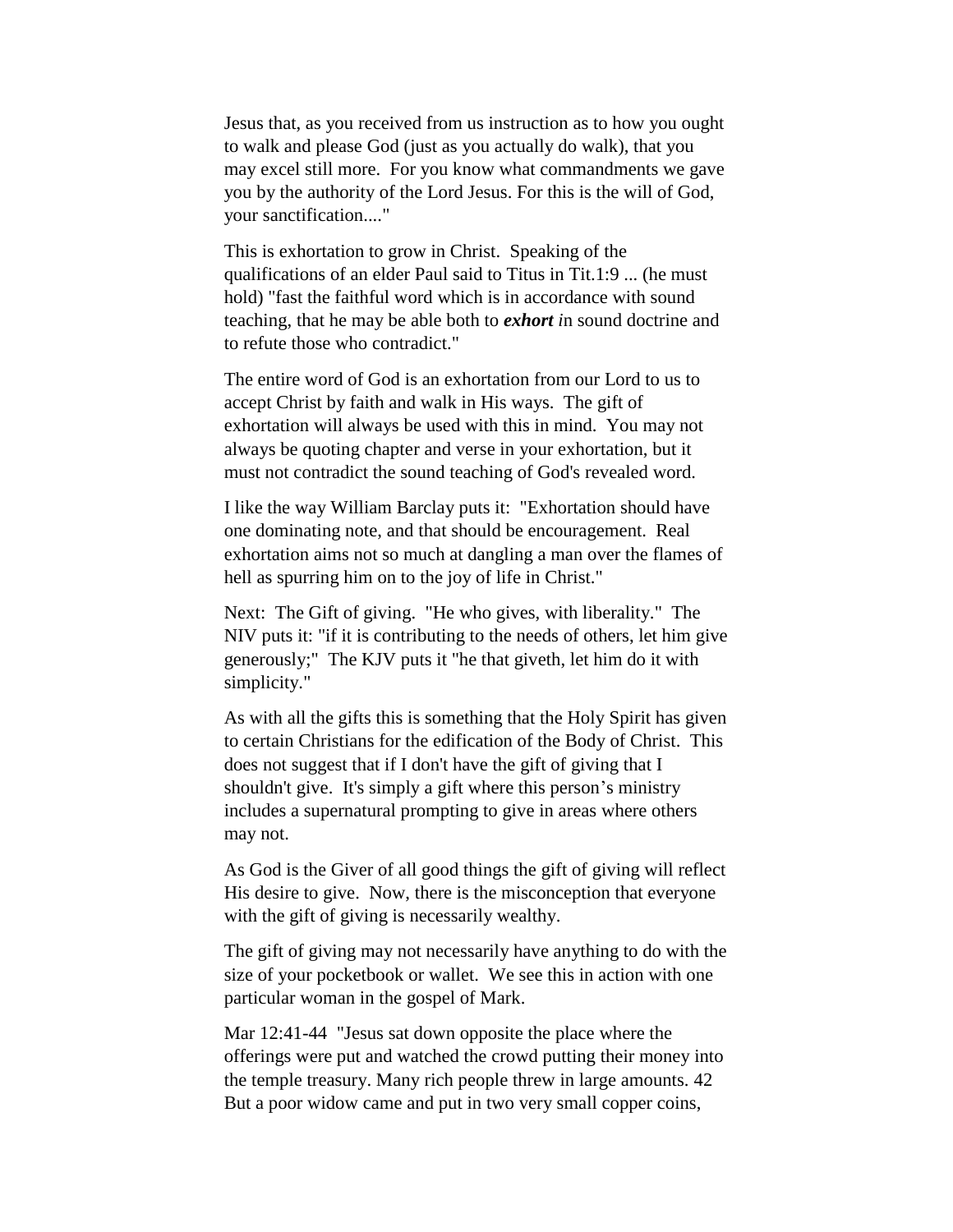worth only a fraction of a penny. 43 Calling his disciples to him, Jesus said, "I tell you the truth, this poor widow has put more into the treasury than all the others. 44 They all gave out of their wealth; but she, out of her poverty, put in everything--all she had to live on."

The gift of giving goes beyond what we would consider that which God expects of us. For a person with the gift of giving they are prompted by God to look for ways to give extra to those things that will encourage and promote the ministry of Christ in the world. Sometimes God will give extra to that person to give and sometimes He won't.

Again, it has to do more with a heart desire rather than a monetary abundance. The gift of giving may not always have to do with giving of money alone, it may include giving of other provisions: food, clothing, blankets, shelter and so on. Some might add the giving of time, but the gift would seem to be able to meet tangible needs and if time is something that can meet a tangible need like helping someone move locations from one house to another the gift could certainly include that.

By the way, the gift of giving is not limited to being used by believers only in the Body of Christ, though that would certainly be one of the main places we would expect to see it. The gift of giving might be seen in the way Christians help to meet the needs of unbelievers at times.

The storm victims of Hurricane Andrew saw an outpouring of supplies to meet their needs. And much of those needs were met through churches. Those with the gift of giving were undoubtedly part of that effort. And because of that gift in operation other gifts like evangelism were used to bring people to Christ whose hearts were now receptive because of the love of Christ demonstrated.

This is God's design. He will use many gifts working in conjunction with each other to accomplish His will and further His Kingdom. But what seems to distinguish this gift of giving from giving in general is that it carries with it a delighting in the giving along with a purposeful accomplishment.

The word says if you have the gift of giving then give with liberality or with simplicity. The idea here is that it goes beyond the norm and it gives with proper motives.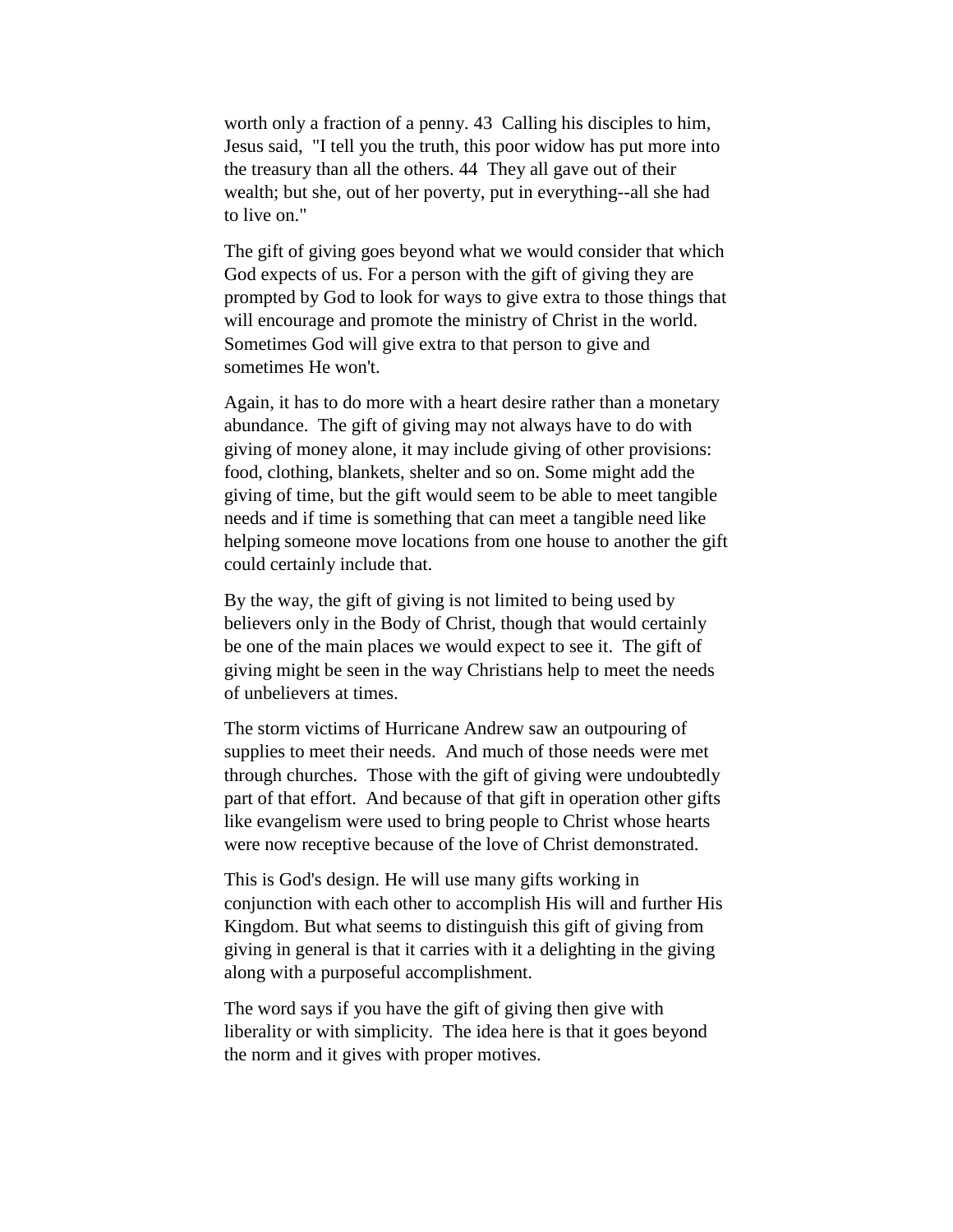Hodge in his commentary on Romans equates the Greek word, which can be translated liberality, as well as simplicity, with the idea of singleness of mind.

He says, "This duty, by whomsoever performed, is to be done with purity of motive, free from all improper designs. This same word is rendered singleness of heart in Eph.6:5."

And though all of us should approach our service to God with pure motives, the giving of your wealth, in whatever form, must be done with the pure motive of not bringing attention to yourself.

Another good rule of thumb for everyone, including the one with the gift of giving, is found in 2Co 9:7 "Each man should give what he has decided in his heart to give, not reluctantly or under compulsion, for God loves a cheerful giver."

When Christ gave His life for us it was not done under compulsion, it was done out of love for us and love for the Father. He gave to us cheerfully.

Heb 12:2 "Let us fix our eyes on Jesus, the author and perfecter of our faith, *who for the joy set before him endured the cross*, scorning its shame, and sat down at the right hand of the throne of God."

Now at this point, there might be the temptation to exhort the church to be giving more and maybe even teach on tithing. I don't feel compelled by the Spirit to teach at this point on those things. But I would remind you that Jesus does take a personal interest in our giving, but not because He needs our money.

I find it fascinating that when John recounts the incident in the temple with the woman who gave her two copper coins it says that "Jesus sat down opposite the place where the offerings were put and watched the crowd putting their money into the temple treasury."

He purposely sat right across from the tithe box, if you will, and watched everyone as they gave. But He did more than notice the amount, He considered the heart in giving in each case. If I would exhort and encourage you in this matter I would simply remind you that Jesus knows our hearts, and desires we give with cheerfulness as we honor Him.

Next is the gift of leading or ruling. "He who leads, with diligence." The Greek word for leading is interesting in that it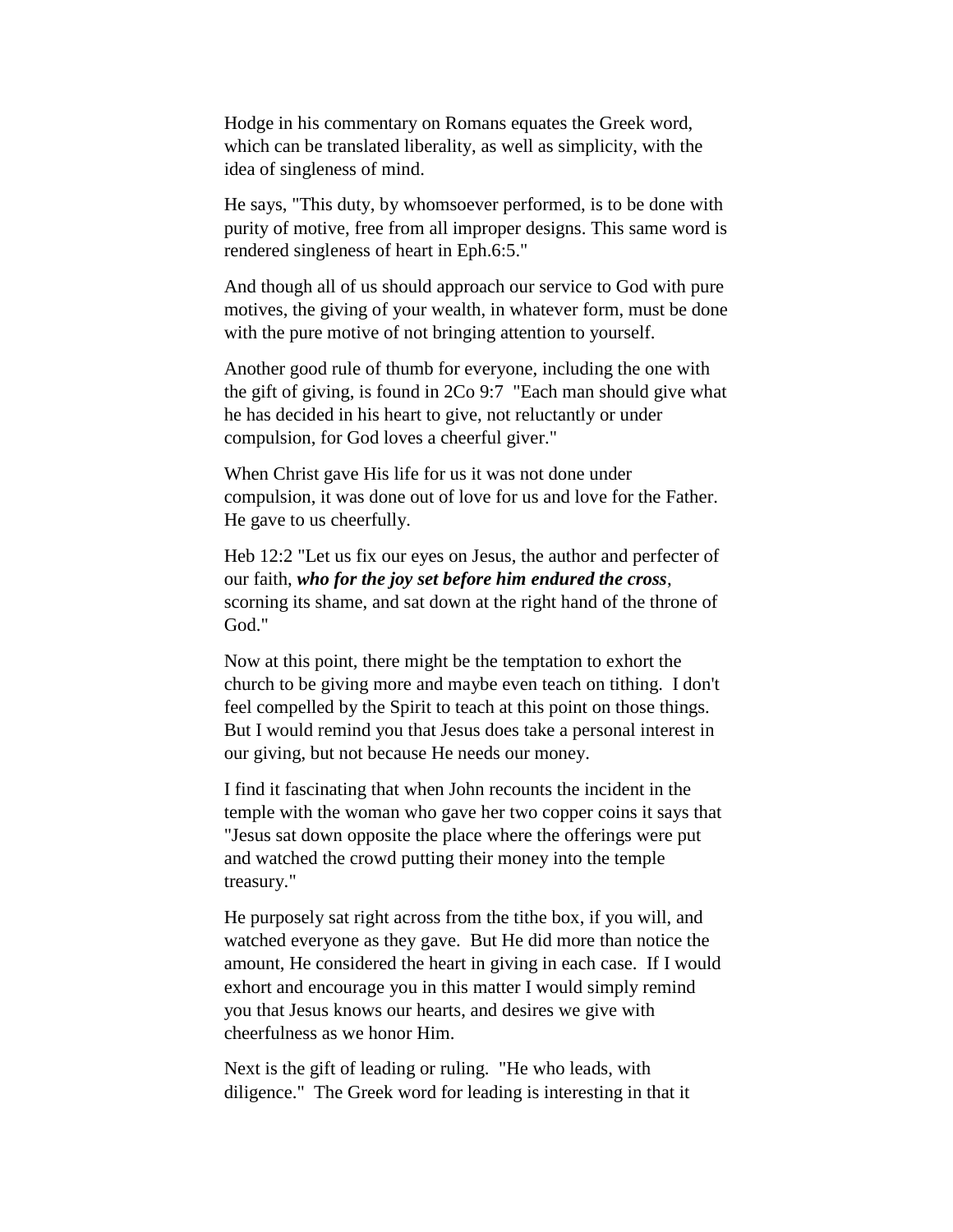simply means "one standing in front". Vincent in his Word studies in the N.T. says, "The reference is to any position involving superintendence. No special ecclesiastical office is meant."

The idea here is that if God has placed you in a position of taking the lead in any particular area of ministry you must approach it with the attitude of standing in front and being the example.

Tit 3:8 "This is a trustworthy saying. And I want you to stress these things, so that those who have trusted in God may be careful to DEVOTE themselves to doing what is good. These things are excellent and profitable for everyone."

The word translated devote in Titus is the exact same word we have in Romans for lead or rule. And though it may not have the exact meaning since they are in different contexts the idea is similar. Being in front and devoted to the task which involves leadership.

This of course is important for Pastors, elders and deacons. But it's not limited to male leaders in those roles. It includes women who have leadership roles. Those leadership roles may be limited in some ways as they will not pertain to authoritative leading over the church, but they will include leadership in their respective ministries and the gifts they have for those ministries.

But this gift of leading carries with it, like the gift of giving or any other gift which God gives, a real desire to use it effectively in the Body of Christ. And let me add that in any area of LEADING we must be willing to FOLLOW Jesus and His word.

Paul says, "He who leads, with diligence." The idea of diligence is to approach the task or ministry with an earnest desire to accomplish it so that God may be glorified and people will be built up and encouraged in Christ.

But, we should never be waiting for such a gift to be in that attitude of wanting to please Christ. All of us are to serve in the Spirit. And it is the Spirit who enables us to lift up Christ. But if you want to know how to lead in your sphere of ministry and you don't happen to have this gift, look to someone who has it and learn from them.

Our last gift in our text is mercy. "If it is showing mercy, let him do it cheerfully." Mercy is one of those gifts every church needs. And as with all the gifts it finds its greatest expression with God Himself.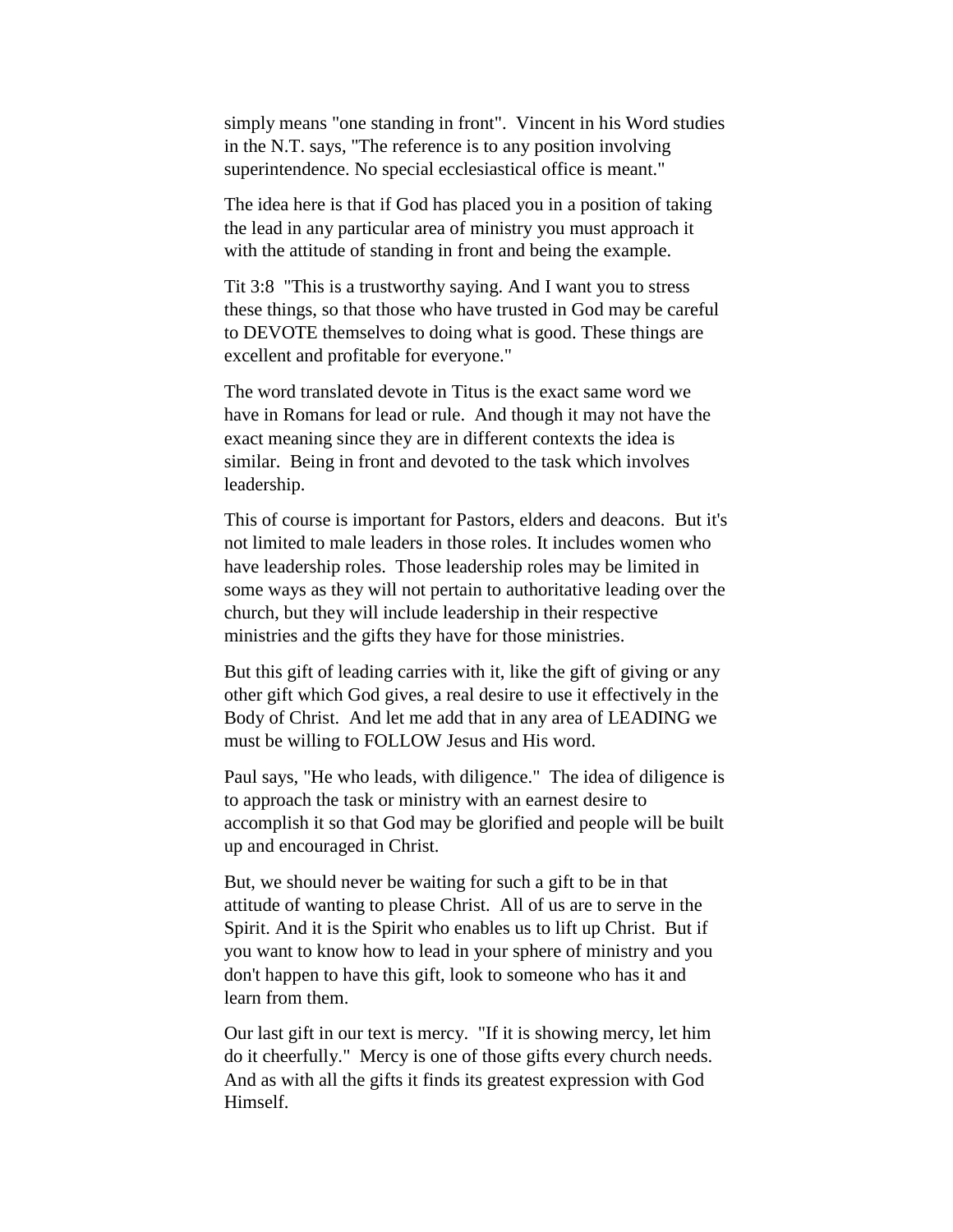David shares a prayer as the Holy Spirit lead him in Psa.86:15.. "But You, O Lord, are a God full of compassion, and gracious, longsuffering and abundant in mercy and truth.

The gift of mercy will usually find itself being expressed in these ways of compassion, graciousness, longsuffering and all of it connected to the truth which can set us free.

Mercy is often connected to ministering to those who are deserving of justice. And though justice should never be overlooked in those matters, mercy comes to the forefront and offers forgiveness and reconciliation. And if it's accepted, mercy wins out and God is glorified.

The primary definition found in the Random House College Dictionary defines mercy as: "compassionate or kindly forbearance shown toward an offender, an enemy, or other person in one's power; compassion, pity, or benevolence."

Man stands guilty before God and is worthy of condemnation and yet God extends mercy as He extends a solution to man's guilt. Whether man accepts that mercy is another question, but mercy is still there.

The writer of Hebrews quotes Jer.31:34 and speaks of God in Heb.8:12 when he writes... "For I will be merciful to their unrighteousness, and their sins and their lawless deeds I will remember no more."

Often times people get the idea that the gift of mercy is just being compassionate and having a shoulder for someone to lean on. Though it would include that, mercy will give an invitation to seek the truth and walk in that truth.

If the gospel, which is given as an act of mercy, never encouraged people to repent of their sin and embrace Christ as the only way of salvation, that mercy would be powerless and without hope.

Mercy always gives hope in the truth. But hope is always connected to faith.

Rom 8:24-25 "For in this hope we were saved. But hope that is seen is no hope at all. Who hopes for what he already has? 25 But if we hope for what we do not yet have, we wait for it patiently."

Our faith must always have an object. And Jesus Christ must be that object. And so when the gift of mercy is in operation we must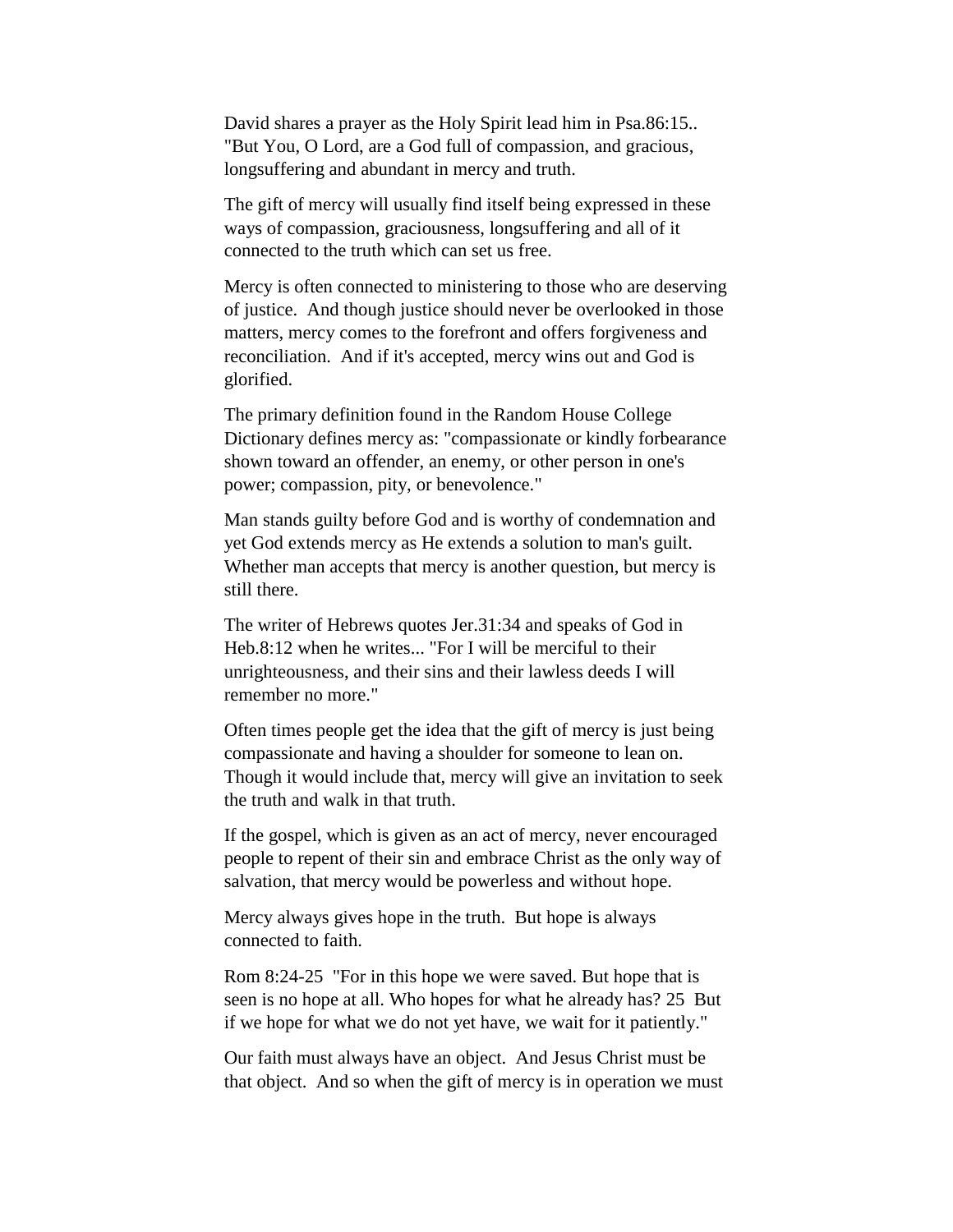be pointing people to the truth and the hope we may have in Christ who forgives us of sin.

A person not willing to receive that truth by faith will not receive the mercy which is being extended and they will continue to have no hope. Tasting mercy and receiving mercy are two different things.

And so if you have the gift of mercy be sure to include in your compassion and graciousness and longsuffering the truth which is able set them free and exhort them to receive it by faith. Mercy doesn't wink at or overlook sin. But it always give the solution and it doesn't rest until that one comes to the reality that mercy is at the heart of God's salvation and sanctification.

And, like God, we must all extend mercy with cheerfulness. God takes delight in extending mercy because He knows the result will be peace and fellowship with Him.

The Greek word for cheerful in our text is *hilarotes*. It's where we get our English word hilarity and exhilarate. Being hilarious is not being out of control, as is demonstrated with this "Holy Hilarity" shown in the "Holy Laughter" movement, with people barking like dogs, or falling on the ground in uncontrollable laughter.

I like the way Vincent puts it in his word studies. He says, "The joyful eagerness, the amiable grace, affability going the length of gayety, which make the visitor a sunbeam penetrating into the sick chamber, and to the heart of the afflicted."

A person with the gift of mercy has a wonderful appreciation of the mercy which is extended by Christ to we who are full of sin and deserving of death. That appreciation shows itself in thankfulness as it's extended to others.

But all of us should practice mercy, knowing that all of us have received mercy from the One who is mercy; our great God and Savior Jesus Christ. To Him be the glory.

What's so beautiful about the Body of Christ is that as the Spirit is working in and through us, all of the gifts can be used together. You might find that in the Body there is someone in need and a couple of people see the need and one has the gift of encouragement while the other has the gift of mercy. And together they can meet a need.